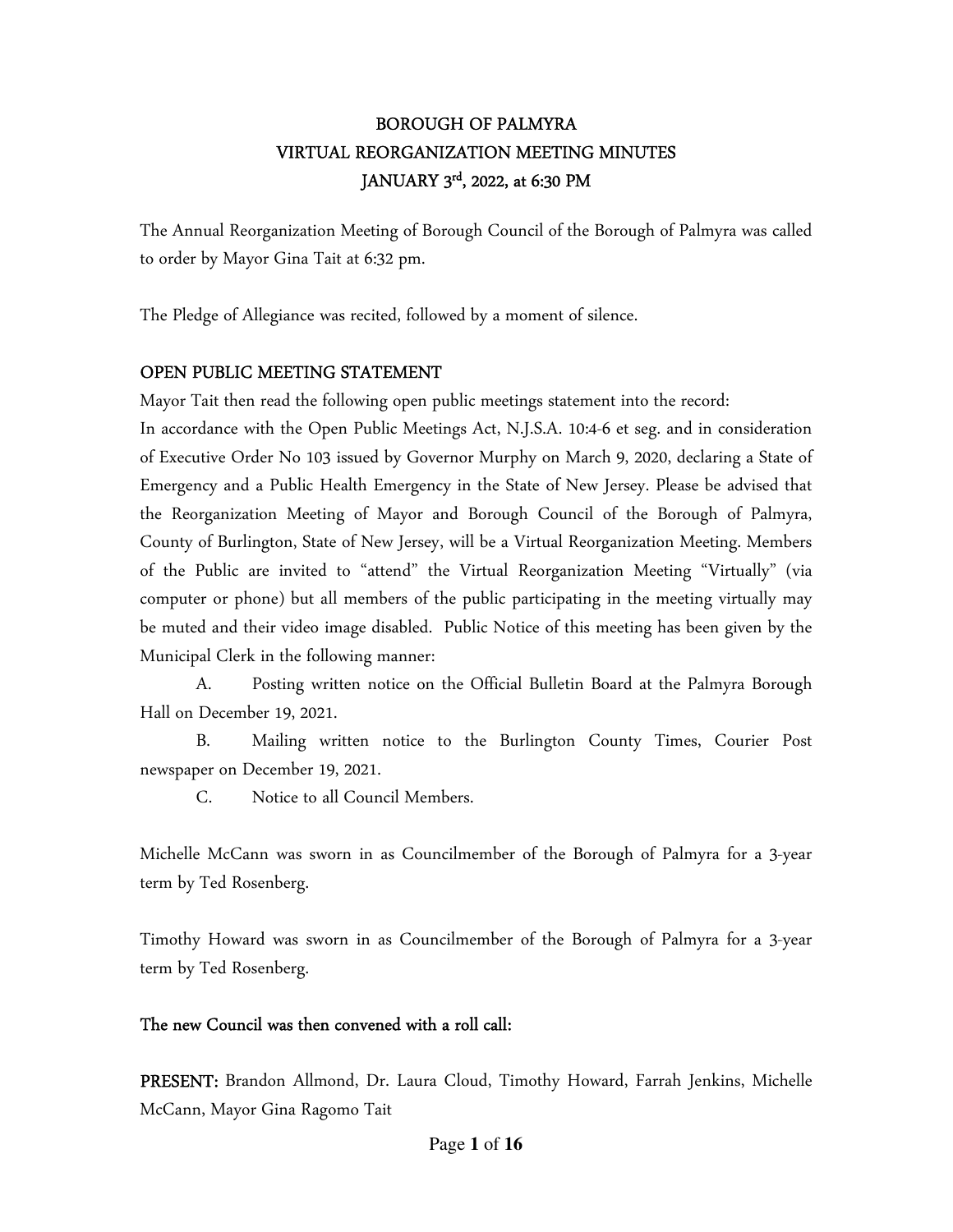#### ABSENT: Bernadette Russell

#### Mayor Tait requested a motion to open the floor for nominations for Council President.

Mrs. McCann made a motion to open the nominations. Mr. Howard second the motion.

Mrs. McCann nominated Timothy Howard for Council President. Hearing no more nominations, Mayor Tait asked for a motion to close the nominations. Mrs. McCann made a motion to close the nominations. Mr. Allmond second the motion.

Mayor Tait asked for a motion to accept the nominee, Timothy Howard as Council President. Mr. Allmond made a motion to accept the nominee Timothy Howard as Council President. Mrs. McCann second the motion.

At the call of the roll the vote was: INFAVOR: Mr. Allmond, Dr. Cloud, Mr. Howard, Mrs. Jenkins, Mrs. McCann AGAINST: none Motion Carried Congratulations to Mr. Howard our new Council President.

Mr. Howard was sworn in as Council President of the Borough of Palmyra Council by Mr. Ted Rosenberg.

#### STATE OF THE BOROUGH ADDRESS - Mayor Gina Ragomo Tait

Mayor Tait stated it has been another interesting year dealing with covid-19 and its variants. Mayor Tait noted that in recent days our numbers have been very high and noted that all cases are not being reported due to home testing. Mayor Tait stated we have tried to keep our residents as safe as possible while maintaining and keeping the Borough functioning. Mayor Tait stated in May of 2021 we broke ground on the redevelopment area on the southside of Rt. 73, where currently under construction is a warehouse and coming next will be a 102-unit affordable housing community. Mayor Tait thanked Mr. Gural and Mr. Rosenberg for fighting for Palmyra during the negotiations, which are still ongoing. They have battled back and forth always keeping the best interest of Palmyra in mind. Currently the first warehouse is scheduled for completion in the third quarter of 2022. Mayor Tait noted the Borough has partnered with Virtua Health Systems to bring to Palmyra the Mobil Grocery bus which helps our seniors and residents purchase produce and groceries at a discounted price<mark>.</mark>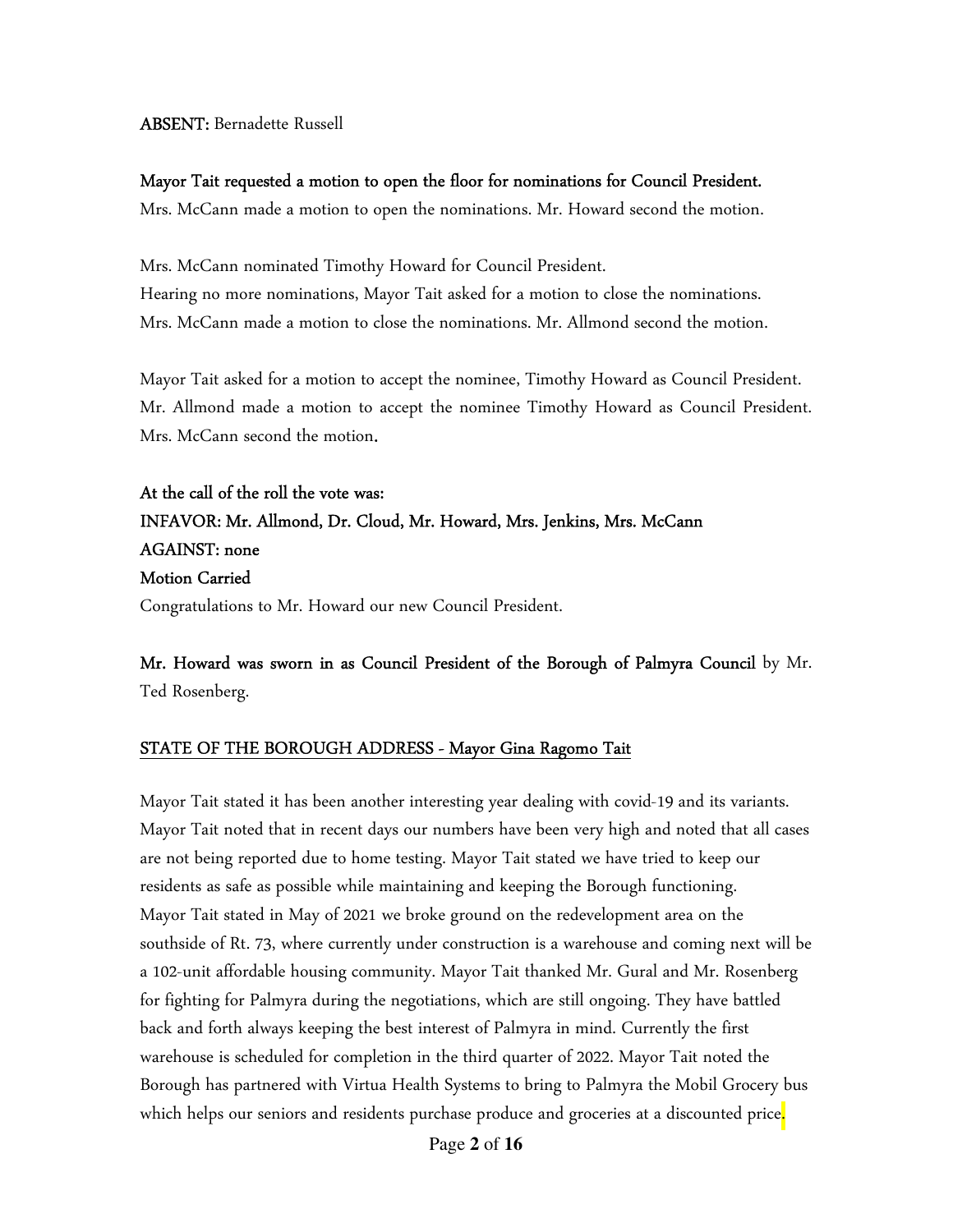Mayor Tait noted the Mobile Grocery Store is at the Community Center parking lot every Thursday from 2:00 to 3:30 pm.

Mayor Tait noted that the Borough also partnered with the Burlington County Health Department to give covid-19 vaccines for free at the Community Center. Mayor Tait stated the Borough also partnered with Palmyra Pharmacy to distribute Covid-19 vaccinations on Saturdays for our residents.

Mayor Tait stated we collaborated with the Burlington County Bridge Commission to start a Community Garden, were over 200 people volunteered to water, weed, and pick vegetables for the community. Mayor Tait noted that some vegetables and spices grown in the garden included tomatoes, cucumbers, squash, rosemary, basil, parsley etc. Mayor Tait noted they hope to expand the garden in the coming years and asked anyone interested in working or donating to the garden to put their name on the email list at Palmyra Cove Community Garden.

Mayor Tait stated the Borough also partnered with Senator Troy Singleton office in December of 2021 to host a coat giveaway. Over three hundred coats were given to families who needed them.

Mayor Tait noted the various road construction projects completed in 2021 which included work on Walnut, Pear, West Second, Madison, Fifth, Race, Sixth, Charles, Rowland Streets, Virginia, Oregon, Maryland, Leconey, New Jersey, and Park Avenues, Temple Blvd and Hubbs Drive. New Jersey American Water Co will be in to complete their portions on various streets in 2022. Mayor Tait noted we are preparing to work on Spring Garden Street, Oak Avenue and parts of Rowland, E. Henry, Wallace Streets and Firth Lane in 2022. Mayor Tait thanked Bill Kirchner for the great job he does managing the road construction projects. Mayor Tait also noted the upcoming Phase two of the Temple Blvd project which includes the rain garden to help with the drainage.

Mayor Tait noted the new timed parking ordinance passed in 2021 which will go into effect in 2022 as soon as the ordered signs are installed. Mayor Tait noted Class one Officers have been hired to enforce the new parking ordinance and to patrol Legion Field.

Mayor Tait indicated she would like to work on getting the Borough's Street signs corrected, noting that more speed limit signs have been ordered and will be installed.

Mayor Tait stated she was able to get two "Neighbor to Neighbor" gatherings during 2021; noting they went very well and new neighbors got the opportunity to meet their new neighbors. Mayor Tait stated "it was a joy" to host and she is looking forward to many more in 2022.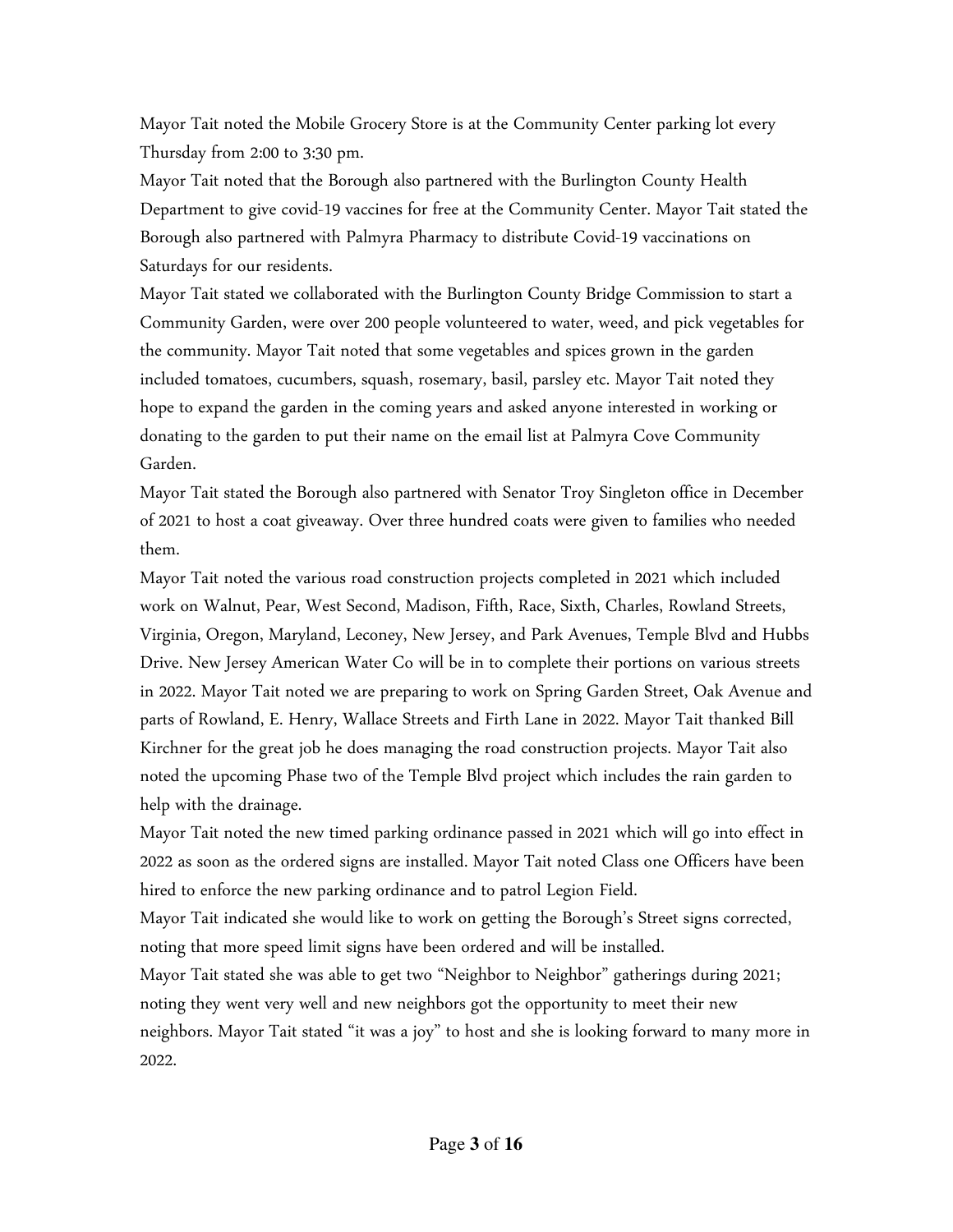Mayor Tait stated she has filled the open slots on the Mayor's Advisory Board and is looking forward to meeting soon.

Mayor Tait noted the "Welcome Book is complete and will got to print soon.

Mayor Tait noted that alternate positions are open on the Palmyra Land Use Board and if anyone is interested in serving to contact her.

Mayor Tait stated she would like to work with the Green Team this year to get them more involved with the community. Mayor Tait stated she would also like to collaborate with Cinnaminson Township and Riverton Borough for some of our public events to try to get more people involved and more events planned.

Mayor Tait stated the Community Center is currently closed as our HVAC System is in need if replacement. The new unit has been ordered and we are anticipating the arrival of the specialorder system in March of 2022, hopefully by the time it is replaced we will be in a better place with covid-19 and will be able to reopen the center to the public.

Mayor Tait asked anyone interested in volunteering to help with any organization to call or email her so she cam put you in touch with the appropriated people for various organizations. Mayor Tait indicated she is hopeful about the new year and looking forward to working together with Borough Council to do the best for the Borough of Palmyra and our residents in 2022.

### **CORRESPONDENCE**

Municipal Clerk, Ms. Jackson acknowledged the following correspondence received: Municipal Clerk, Jackson read the resignation letter submitted by Raymond Holshue, Jr. Mayor Tait asked for a motion to accept resignation letter of Mr. Holshue.

President Howard made a motion to accept the resignation letter of Mr. Holshue. Mrs. McCann second the motion.

Borough Council accepted the letter of resignation.

# PUBLIC PORTION

In accordance with the Open Public Meetings Act, N.J.S.A. 10:4-6 et seg. and in consideration of Executive Order No 103 issued by Governor Murphy on March 9, 2020, declaring a State of Emergency and a Public Health Emergency in the State of New Jersey, the Reorganization Meeting of Borough Council of the Borough of Palmyra, County of Burlington, State of New Jersey, was held Virtually. We request those participants wishing to have or make a Public comment, email their questions or comments in advance to Municipal Clerk Rita Jackson at djackson@boroughofpalmyra.com. The opportunity to submit comments prior to meeting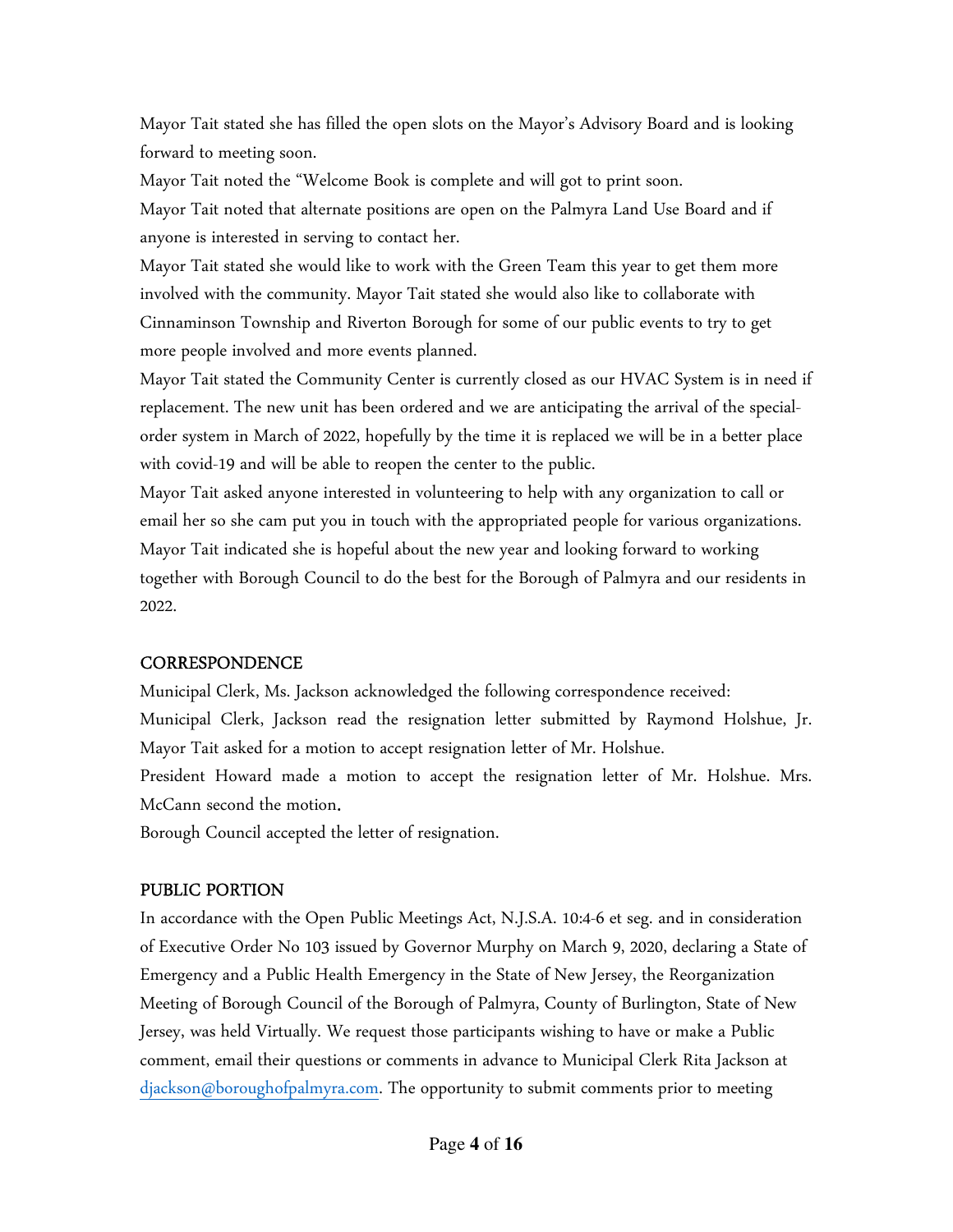expired at 12:00 PM on Monday, January  $3<sup>rd</sup>$ , 2022. All comments will become part of the record and included with the Meeting Minutes.

For those who "attended" the Virtual Meeting, Mayor Tait opened the meeting to the public for comments. All comments will become part of the record and included with the Meeting Minutes.

Mayor Tait asked for a motion to open to the Public for comments.

President Howard made a motion to open the public portion for comments. Dr. Cloud second the motion.

# All members present voted in favor of the motion. Motion Carried

Mayor Tait asked if any comments were received before the meeting. Municipal Clerk, Ms. Jackson indicated no comments were received.

Mayor Tait asked if there were any comments from those present.

Mr. Rader- Harbour Drive – Mr. Rader asked what Resolution 2022-48, the contract for the 2022 On-Call contract was for. Mr. Gural and Mr. Kirchner explained the annual contract and how it is calculated and dispersed, noting that the contract is awarded based on the bid however the contract may not be paid for that amount as it is a per job requested or needed during 2022.

No one else wishing to make a comment Mayor Tait requested a motion to close the public comment portion. President Howard made a motion to close the public portion. Dr. Cloud second the motion.

### All members present voted in favor of the motion. Motion Carried

### DISCUSSION ITEMS - NEW BUSINESS

Public Events - MLK Jr. Day of Service- Monday January 17<sup>th</sup>, 2022

Mayor Tait indicated that because we are still in a pandemic, that we are limited in the things which we can do for our MLK Jr. Day of Service project. Mayor Tait indicated she has spoken with Ms. Sykes, and they are planning a hat and glove drive to donate to the Providence House. Mayor Tait indicated all the logistics had not yet been worked out but to stay tuned to the website for additional information to follow.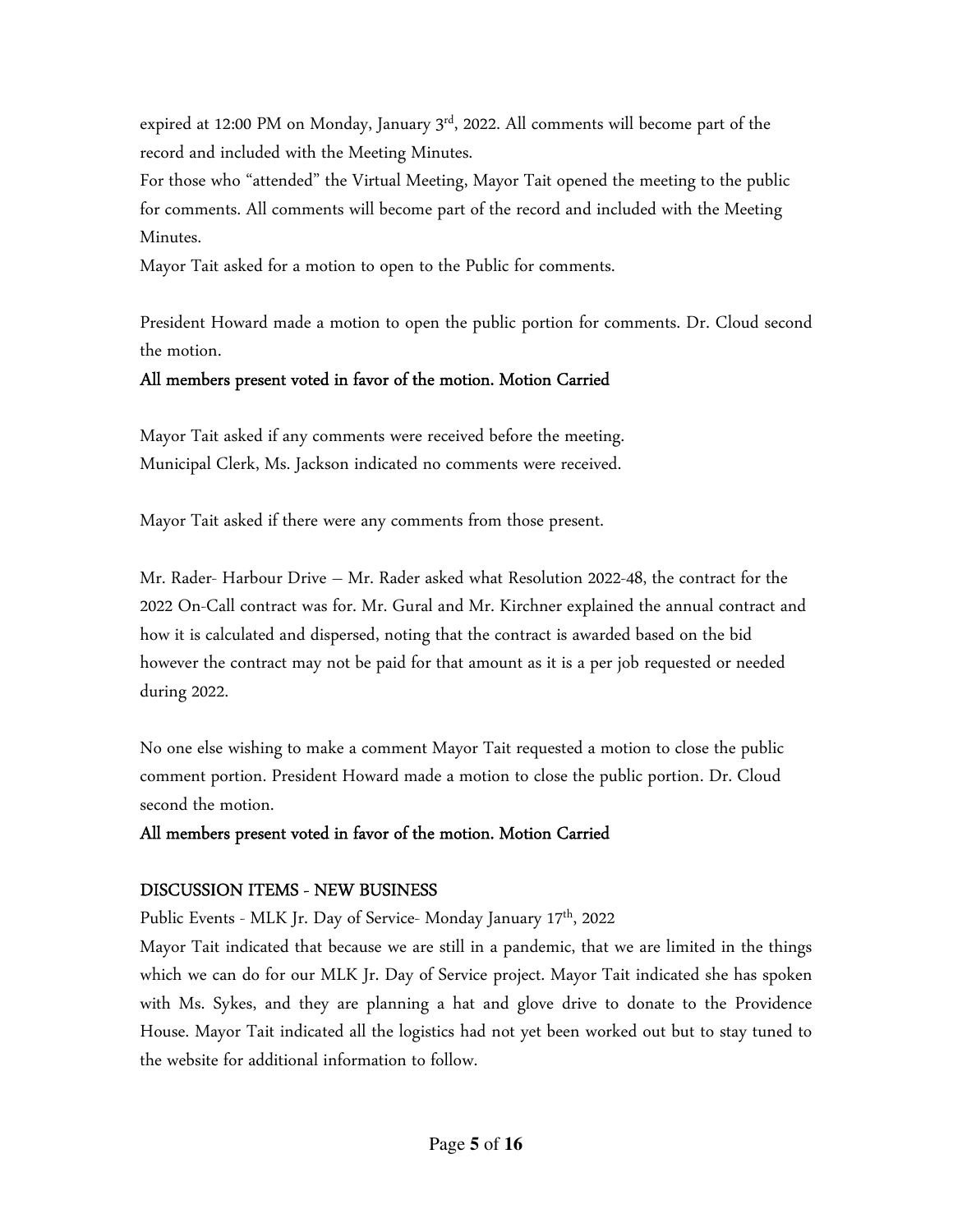Mayor Tait then read the following into the record:

#### A. Council Committees Appointments 2022

Mayor

#### Gina Ragomo Tait

Committee Chair: Redevelopment & Negotiations Public Safety & Municipal Court; Redevelopment & Negotiations; Public Events

Borough Council

# Timothy Howard

# Public Safety Director

Committee Chair: Public Safety & Municipal Court; Public Works & Sewer Committee Member: Public Works & Sewer; Youth & Recreation; Public Buildings, Parks & Grounds; Redevelopment & Negotiations; Communications & Public Relations; Public Events; Public Safety & Municipal Court; Administration & Finance

### Brandon Allmond

Committee Chair: Communications & Public Relations, Veterans Affairs Committee Member: Youth & Recreation, Public Works & Sewer; Public Buildings & Grounds; Communications & Public Relations; Public Events; Board of Education Co-Liaison, Veterans Affairs

### Michelle McCann

Committee Chair: Public Buildings, Parks & Grounds; Youth & Recreation Committee Member: Public Works & Sewer, Redevelopment & Negotiations, Youth & Recreation, Communication & Public Relations, Public Buildings, Grounds & Parks, Public Safety & Municipal Court, Public Events, Veterans Affairs

### Bernadette Russell

Committee Chair: Construction, Housing & Code Enforcement; Business Community & Development

Committee Member: Administration & Finance; Construction/Housing/Code Enforcement; Business Community & Development; Green Team; Shade Tree Advisory Board Liaison; Public Events, Veterans Affairs

### Farrah Jenkins

Committee Chair: Administration & Finance

Committee Member: Administration & Finance; Construction, Housing & Code Enforcement; Business and Community Development; Public Events; Board of Education Co-Liaison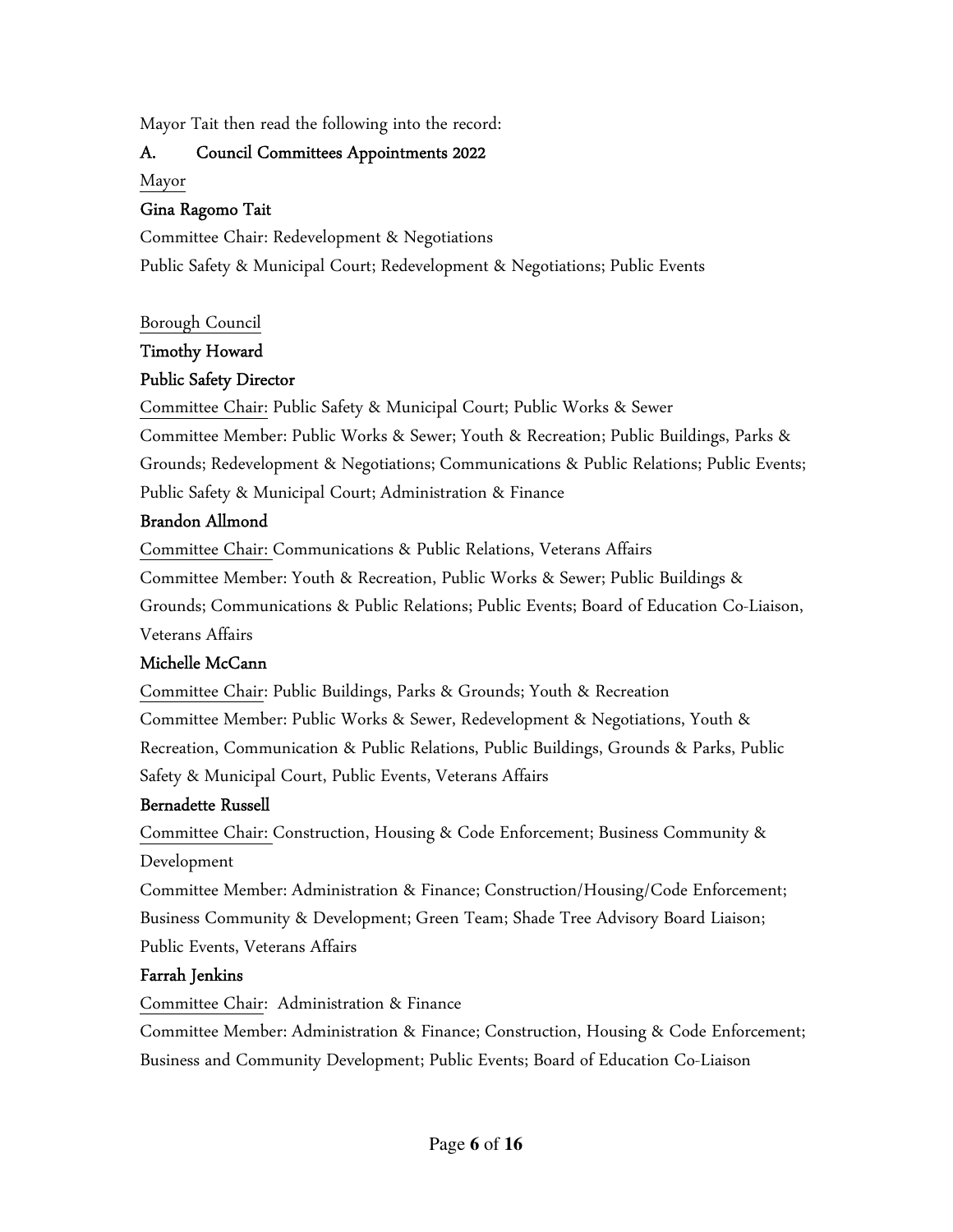#### Laura Craig Cloud

Committee Chair: Green Team

Committee Member: Business Community and Development; Construction, Housing & Code Enforcement; Green Team; Public Events; Land Use Board Liaison- (Class II Member) \*\*\*\* Palmyra Harbour Condo Association and Riverfront Homeowners Association Liaisons will be the entire governing body. (Schedule to be determined for Association's monthly meetings)

Palmyra High School Student Representatives Seniors - Naomi Caban and Coady McCann

Juniors - M'Kai Williams and Gabriella Gillespie

#### B. Mayor's Annual Appointments -All appointments expired December 31<sup>st</sup>, 2022

| Human Resource Officer                                                     | John Gural       |
|----------------------------------------------------------------------------|------------------|
| Hearing Officer for Non-Uniformed Employees                                | John Gural       |
| Deputy Registrar                                                           | Amanda Schwartz  |
| Tax Search Officer/ Alternate Registrar                                    | Tanyika Johns    |
| Municipal Lien Search Officer/Fair Share Housing Officer Doretha R Jackson |                  |
| Police Secretary / Police Records Clerk                                    | Renay Montgomery |
| Housing Official/ Housing Inspector                                        | Tracy Kilmer     |
| Zoning Officer                                                             | Tracy Kilmer     |
| Acting Code Enforcement Officer                                            | Tracy Kilmer     |
| Acting Abandoned Property List Public Official                             | Tracy Kilmer     |
| Part-Time Supervisor Public Buildings & Grounds                            | Dale Palmer      |
| Part-Time Public Buildings and Grounds Department                          | George Moore     |
| Fire Inspector                                                             | Ron Holt         |
| Public Agency Compliance Officer                                           | Donna Condo      |
| Secondary Human Resources Officer                                          | Donna Condo      |
| <b>Community Center Scheduling Coordinator</b>                             | Michele Sykes    |
| Tree Officer                                                               | Jon Petitte      |
| Shade Tree Secretary                                                       | Linda Yansick    |
| Storm Water Management Coordinator                                         | John Gural       |
| Clean Communities Coordinator                                              | Ernest McGill    |
| Recycling Coordinator                                                      | Earnest McGill   |
| Palmyra Police Chaplain                                                    | Charles Soper    |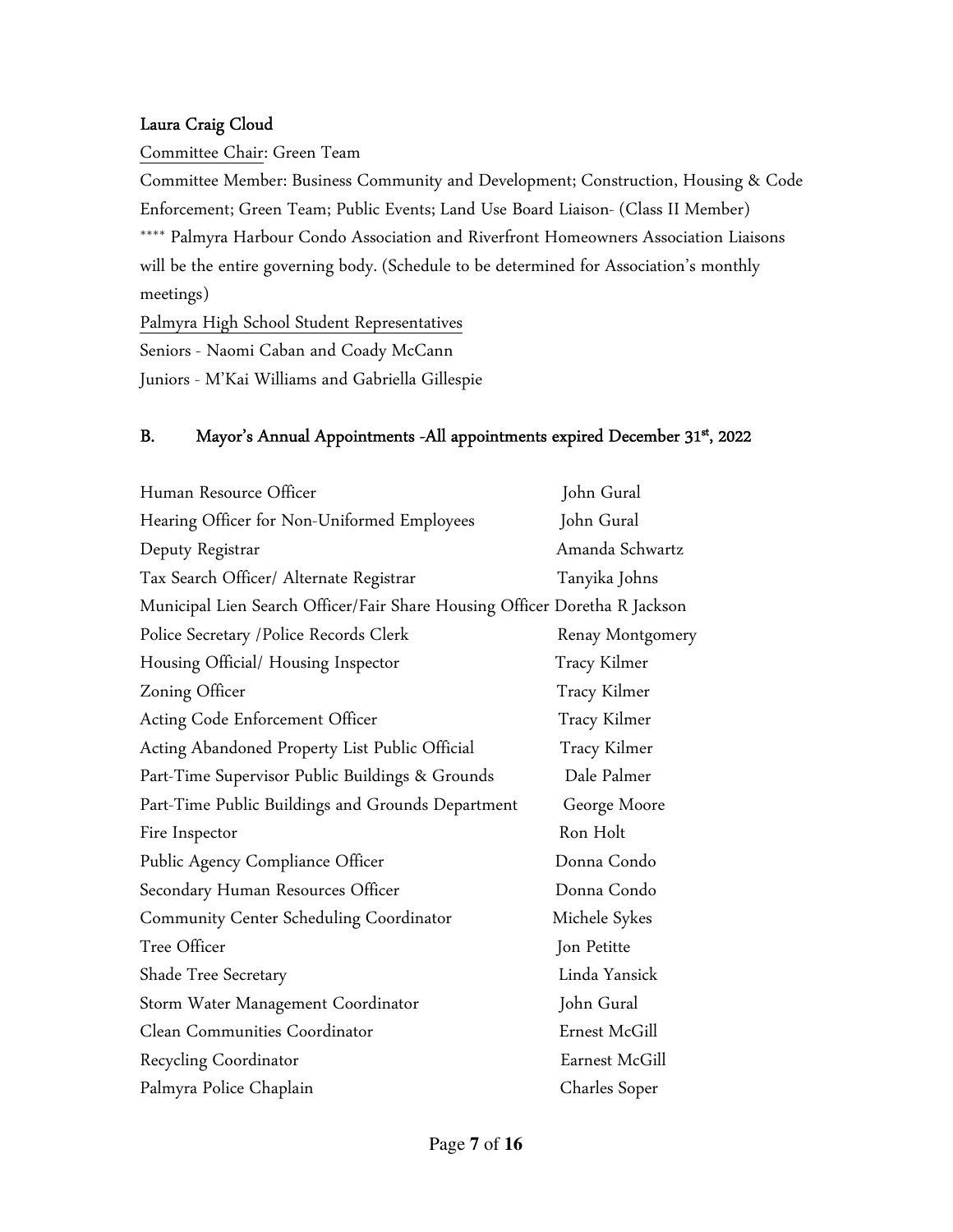| Palmyra Police Chaplain                | Wesley Allen     |
|----------------------------------------|------------------|
| Palmyra Police Chaplain                | Ella Graham      |
| Hearing Officer Uniformed Employees    | Robert Verry     |
| Emergency Management Coordinator       | Richard K. Dreby |
| 1 <sup>st</sup> Deputy Emergency Mgmt. | Tracy Kilmer     |
| 2 <sup>nd</sup> Deputy Emergency Mgmt. | John Skowronski  |
| Fire Chief                             | Alan Zimmerman   |
| Deputy Fire Chief                      | Michael Stokes   |
| 1 <sup>st</sup> Battalion Chief        | Howard Dreby     |
| 2 <sup>nd</sup> Battalion Chief        | Richard Dreby    |
| Captain                                | John Skowronski  |
| Fire Police Captain                    | Natalie Fries    |
| Fire Police Lieutenant                 | Teree Bankowski  |
| Fire Police                            | William Quigg    |
| Fire Police                            | Dale Palmer      |
| Fire Police                            | James Teesdale   |
| Fire Chaplin                           | David Confer     |

# C. Annual Citizen Committee Appointments -2022

#### LAND USE BOARD

| Laura Cloud, Council Rep. Class III Member   | 1 year $01/01/22$ | 12/31/22 |
|----------------------------------------------|-------------------|----------|
| John Gural, Borough Official Class II Member | 1 year 01/01/22   | 12/31/22 |
| Tim Beck Class IV                            | 4 years 01/01/22  | 12/31/25 |
| Emma Melvin Alternate #1                     | 2 years 01/01/22  | 12/31/23 |
| Alternate #2                                 | 2 years 01/01/22  | 12/31/23 |

#### SHADE TREE ADVISORY BOARD

| Jon Petitte (tree officer)       | 1 year $01/01/22$          | 12/31/22 |
|----------------------------------|----------------------------|----------|
| Bernadette Russell - Council Rep | 1 year $01/01/22$          | 12/31/22 |
| Andrew Lehrian                   | 1 year $01/01/22$          | 12/31/22 |
| Tim Kaluhiokalani                | 1 year $01/01/22$ 12/31/22 |          |

# GREEN TEAM

| Bernadette Russell |  | 1 yea |
|--------------------|--|-------|
|--------------------|--|-------|

 $\ar{ } 01/01/22 12/31/22$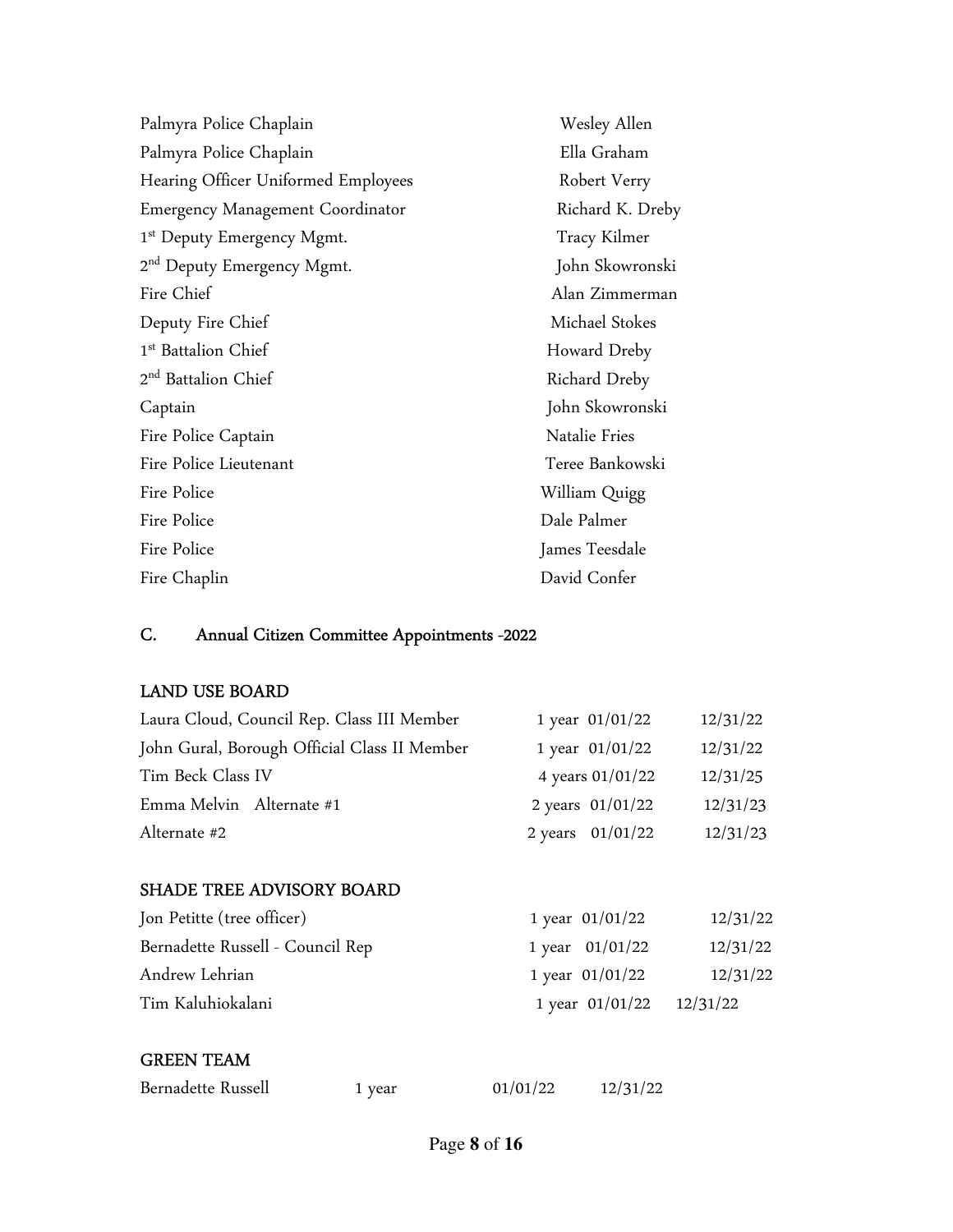| Laura Cloud  | 1 year | 01/01/22 | 12/31/22 |
|--------------|--------|----------|----------|
| Wendi Wence  | 1 year | 01/01/22 | 12/31/22 |
| Lewis Yetter | 1 year | 01/01/22 | 12/31/22 |

#### MAYOR'S ADVISORY COMMITTEE

Maureen Brzycki Kim Robinson Sandra Purnell Sheryl Butler-White Carol Vento Ruth Yetter Loretta Kelly Nancy Meyers Joan Byran Mindie Weiner

#### Rt.130 DELAWARE RIVER CORRIDOR PLAN ENDORSEMENT COMMITTEE

Allie Rossignol Ernie McGill Josh Ormand Loretta Kelly Jessica O'Connor Gina Tait

# D. Notice of Annual Borough Council Caucus Meeting and Regular Meeting Dates PUBLIC MEETINGS DATES FOR BOROUGH COUNCIL FOR 2022

All such meetings to be held on the first Monday (Caucus Meeting) and third Monday (Regular Meeting) of each month, unless otherwise noted due to a holiday. Meetings shall be held at 6:30 P.M., unless indicated with \*\*\*, in which case those meetings shall begin at 5:30 P.M. All meetings may be held virtually or in Borough Hall at 20 West Broad Street, Palmyra, New Jersey 08065. Information regarding how any specific meeting will be held will be posted on the Borough of Palmyra website prior to the meeting date. Any and all business involving the Borough may be discussed. Formal official action may be taken at such meetings. At those meetings, the governing body may adopt a resolution to retire into closed session for the purpose of discussing qualified exemptions from the Open Public Meetings Act. The Borough Council, immediately following closed session will resume with the general business of the meeting and formal action may then be taken. The public is welcomed to attend and speak at any meeting of the Borough Council of the Borough of Palmyra, County of Burlington, and State of New Jersey.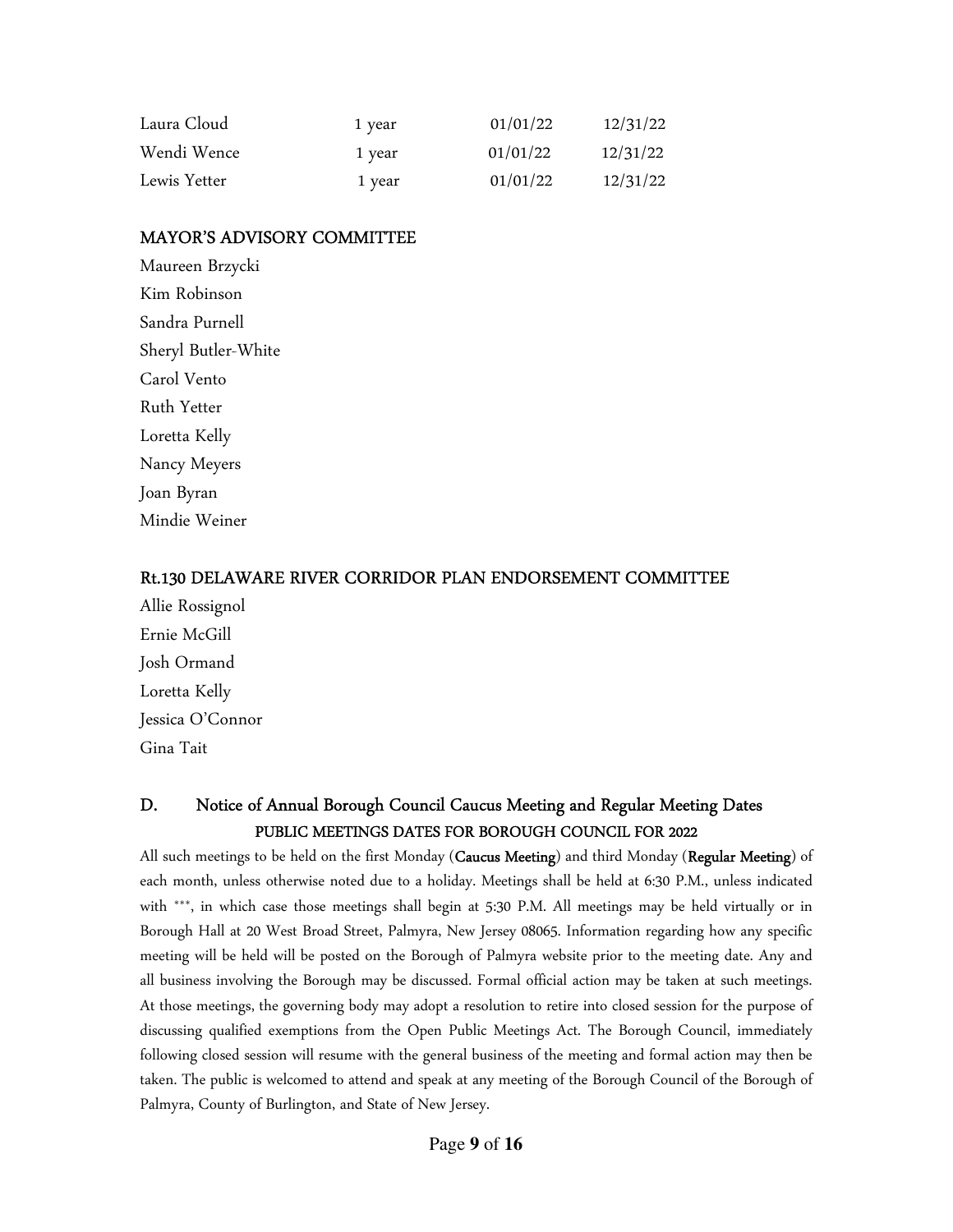February 7<sup>th</sup>, 2022 February  $22<sup>nd</sup>$ , 2022 (Tues) March 7<sup>th</sup>, 2022 March 21st, 2022 April 4th, 2022 April 18<sup>th</sup>, 2022 May 2nd, 2022 May 16<sup>th</sup>, 2022 June 6<sup>th</sup>, 2022 \*\*\* June 20<sup>th</sup>, 2022 July 18th, 2022 August  $15<sup>th</sup>$ , 2022 September 19th, 2022 October 3rd, 2022 October 17<sup>th</sup>, 2022 November 7<sup>th</sup>, 2022 \*\*\* November 21st, 2022 December 5<sup>th</sup>, 2022 December 19<sup>th</sup>, 2022

Be it further resolved; the Annual Budget Workshop Meeting Shall be held on Saturday March 26<sup>th</sup>, 2022, at 8:30 am.

At any time, the governing body may adopt a resolution to retire into closed session for the purpose of discussing qualified exemptions from the Open Public Meetings Act. The Borough Council, immediately following closed session will resume with the general business of the meeting and formal action may then be taken. The public is welcomed to attend and speak at any meeting of the Borough Council of the Borough of Palmyra, County of Burlington, and State of New Jersey

#### RESOLUTIONS

Mayor Tait stated, Resolution 2022-1 thru Resolution 2022-58 would be enacted as a single motion, if any resolution needed additional discussion, it would be removed from the consent agenda and voted on separately. Mayor Tait asked if anything needed to be removed. Mr. Gural requested Resolution 2021-58 be held over until next meeting as additional information was needed to add to the resolution.

Mayor Tait read the following resolutions into the record:

- 1. Resolution 2022-01, Resolution to Confirm Council Committee Appointments
- 2. Resolution 2022-02, Resolution to Confirm Mayor's Annual Appointments
- 3. Resolution 2022-03, Resolution to Confirm Mayor's Annual Citizen Appointments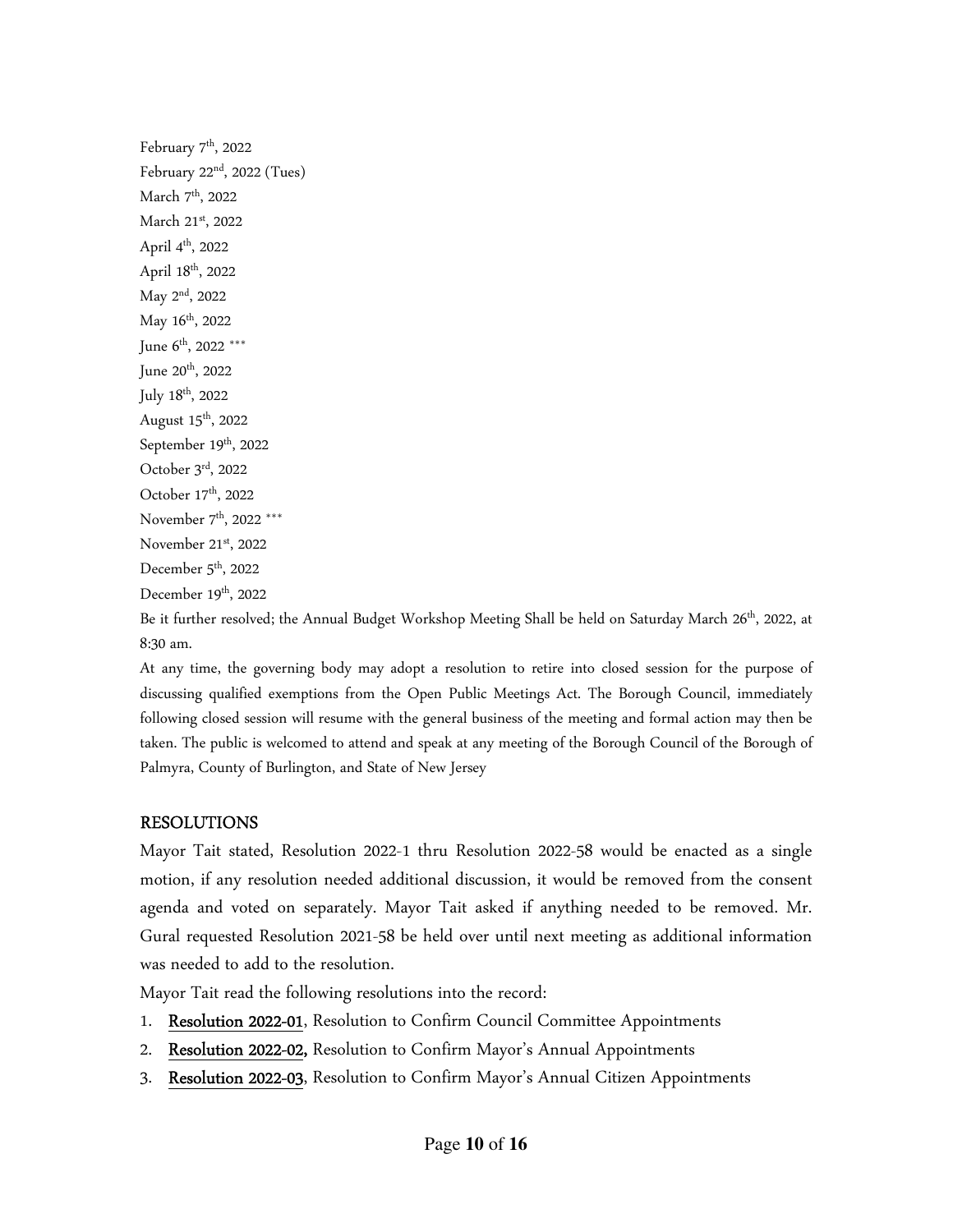- 4. Resolution 2022-04, Resolution Approving the Borough of Palmyra Official Caucus and Regular Monthly Public Meeting Dates for the Borough Council for 2022
- 5. Resolution 2022-05, Resolution Authorizing the Appointment of Ted Rosenberg, Esq., as Municipal Solicitor.
- 6. Resolution 2022-06, Resolution Authorizing the Appointment of Jeffrey D Winitsky, Esq. of Parker McCay as Special Counsel/Bond Attorney.
- 7. Resolution 2022-07, Resolution Authorizing the Appointment of Armando Riccio, Esq. as Special Counsel/Labor Attorney for Burlington County Municipal JIF related matters.
- 8. Resolution 2022-08, Resolution Authorizing the Appointment of Robert N. Wright, Jr., Esq. of Malamut & Associates, LLC as Special Counsel/Conflict Attorney.
- 9. Resolution 2022-09, Resolution Authorizing the Appointment of Andrew Brewer, Esq. of Maraziti Falcon, LLP as Special Counsel/Municipal Redevelopment Attorney.
- 10. Resolution 2022-10, Resolution Authorizing the Appointment of Robert P. Nehila Jr., of Bowman & Company LLP, as Municipal Auditor
- 11. Resolution 2022-11, Resolution Authorizing the Appointment of William Kirchner of Environmental Resolutions Inc., (ERI) as Municipal Engineer
- 12. Resolution 2022-12, Resolution Authorizing the Appointment of William Kirchner of Environmental Resolutions Inc., (ERI) as Municipal Sewer Engineer
- 13. Resolution 2022-13, Resolution Authorizing the Appointment of John Hogue and/or Vladimir Raskin of Environmental Resources Management (ERM), as Municipal Environmental Engineer/Consultant and LSRP.
- 14. Resolution 2022-14, Resolution Authorizing the Appointment of James Winckowski of Consulting & Municipal Engineers (CME) as Special Projects Engineer
- 15. Resolution 2022-15, Resolution Authorizing the Appointment of David Gerkens of Community Grants, Planning and Housing, (CGP&H) as Municipal Planner/Grants Coordinator.
- 16. Resolution 2022-16, Resolution Authorizing the Appointment of Community Grants, Planning and Housing, (CGP&H) as Municipal Affordable Housing/RCA Administrator.
- 17. Resolution 2022-17, Resolution Authorizing the Appointment of James D. Fattorini, Esq., as Municipal Public Defender.
- 18. Resolution 2022-18, Resolution Authorizing the Appointment Brian E. Turner, Esq., and/or Daniel Gee, Esq., of Malamut & Associates, LLC as Municipal Prosecutors.
- 19. Resolution 2022-19, Resolution Authorizing the Appointment of any/all other Municipal Prosecutors in Burlington County, as Substitute Prosecutor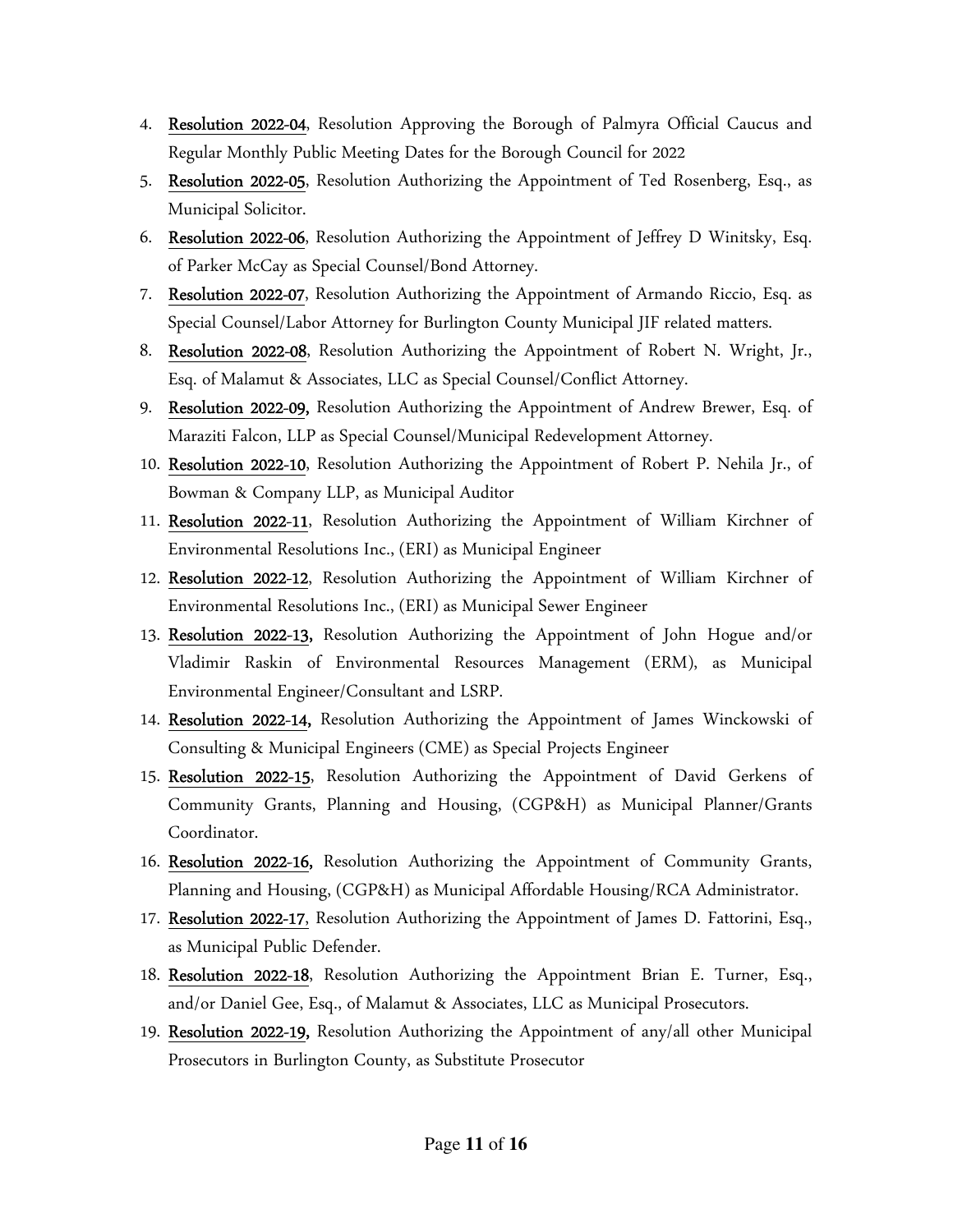- 20. Resolution 2022-20, Resolution Authorizing the Appointment of Christopher J Powell of Hardenbergh Insurance Group as Insurance Consultant/ JIF Risk Management Consultant and Authorizing JIF Risk Management Consultant Agreement
- 21. Resolution 2022-21, Resolution Authorizing the Appointment of Mark Ruderman, Esq. of Ruderman & Roth, LLC. as Special Counsel/Labor Attorney for Police matters/Collective Bargaining Agreement Negotiations
- 22. Resolution 2022-22, Resolution Authorizing the Appointment of Carmen Saginario Jr., Esq. of Capehart Scatchard. as Special Counsel/Labor Attorney for General Labor Matters
- 23. Resolution 2022-23, Resolution Appointing Evan H.C. Crook., Esq., of Malamut & Associates as Special Counsel/Ethics Attorney
- 24. Resolution 2022-24, Resolution Appointing Kelly Grant, Esq. of Malamut & Associates as Special Counsel/COAH Attorney
- 25. Resolution 2022-25, Resolution Authorizing the Mayor to Execute Contracts with All Appointed Professionals After Review and Approval by the Solicitor and the Chief Financial Officer.
- 26. Resolution 2022-26, Resolution Appointing John Gural as Administrator for The Borough of Palmyra
- 27. Resolution 2022-27, Resolution Appointing John Gural as Burlington County JIF Fund Commissioner and JIF Claims Coordinator
- 28. Resolution 2022-28, Resolution Appointing Doretha R Jackson as Burlington County JIF Alternate Fund Commissioner and Wellness Coordinator
- 29. Resolution 2022-29, Resolution Appointing Tracy Kilmer as Burlington County JIF Safety Coordinator.
- 30. Resolution 2022-30, Resolution Appointing John Gural, Doretha Jackson and Ernest McGill as DOT/CDL Designated Employer Representatives
- 31. Resolution 2022-31, Resolution Appointing Stephen Falicki as seasonal employee per terms of his offer of employment
- 32. Resolution 2022-32, Resolution Appointing Class 1 Officers, Christopher Henriques, Antony Perkins, Tyler Tolan to Palmyra Police Department at the rate of \$13.00 per hour.
- 33. Resolution 2022-33, Resolution Appointing Sara Ercolono, Howard Dreby, Barbara Zeyher, Ellen Adams, Jarmilla Sheppard, and Joyce Alessandro as Crossing Guards for The Borough of Palmyra for 2022.
- 34. Resolution 2022-34, Resolution appointing John Yansick as a Part-time Public Works Laborer, effective January 1, 2022, not-to-exceed 28 hours per week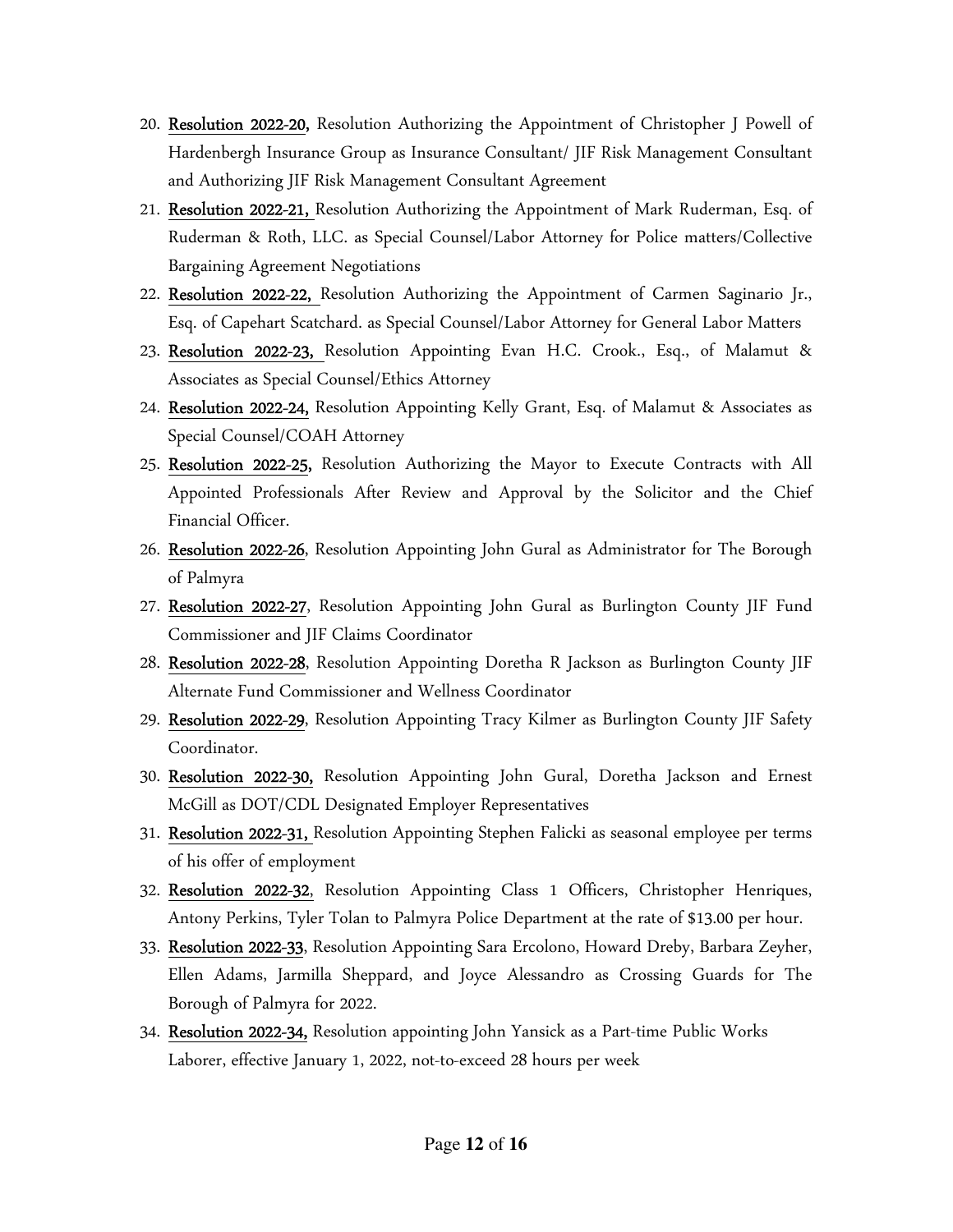- 35. Resolution 2022-35, Resolution Appointing the Borough of Palmyra Community Emergency Response Team (C.E.R.T.) Members
- 36. Resolution 2022-36, Resolution Appointing Daniel Norman to Palmyra Fire Department
- 37. Resolution 2022-37, Resolution Appointing Philip Opalski as part-time Housing Inspector, Fire Inspector and RCS Building Inspector not-to-exceed 16 hours per week.
- 38. Resolution 2022-38, Resolution Appointing Craig Charles Danson as Electrical Sub-Code Official, effective January 1<sup>st</sup>, 2022, subject to the terms of offer of employment at the rate of 17,000.00 per year.
- 39. Resolution 2022-39, Resolution Designating the Burlington County Times and the Courier Post as the Legal Newspapers and GovDeals.com as the Legal Auction Site for Vehicles and Property.
- 40. Resolution 2022-40, Resolution Authorizing the 2022 Temporary Budget Appropriations.
- 41. Resolution 2022-41, Resolution to Approve 2022 Temporary Debt Service for the Borough of Palmyra in the County of Burlington, State of New Jersey
- 42. Resolution 2022-42, Resolution Approving a Cash Management Plan for The Borough of Palmyra.
- 43. Resolution 2022-43, Resolution Fixing the Rate of Interest to Be Charged on Delinquent Taxes, Sewer Payments and Assessments
- 44. Resolution 2022-44, Resolution Authorizing the Tax Collector to Cancel Debits and Credits of \$10.00 or Less for Tax and Sewer Payments
- 45. Resolution 2022-45, Resolution Authorizing the Tax Assessor to file Rollbacks, Assessments, Added and Omitted Tax Appeals and Assessor's List of Corrections and Errors on behalf of the Borough of Palmyra
- 46. Resolution 2022-46, Resolution Awarding a contract to New Jersey Animal Control, LLC for 2022 Animal Control Services, subject to the Solicitor's review and the Chief Financial Officer's Certification
- 47. Resolution 2022-47, Resolution Awarding 2022 Maintenance Contract for Sewage Treatment Plant to Municipal Maintenance Company, Inc. in the amount of \$374,299.00, subject to the Solicitor's review and Chief Financial Officer's certification
- 48. Resolution 2022-48, Resolution Awarding 2022 On-Call Contracting Services Contract to Neri's Construction & Rentals, Inc. in the amount of \$548,668.00 subject to the Solicitor's review and the Chief Financial Officer's certification
- 49. Resolution 2022-49, Resolution Awarding 2022 Sewer Treatment Plant and Pump Station Debris Removal Contract to WindRiver Environmental in the amount of \$161,734.33 subject to the Solicitor's review and the Chief Financial Officer's certification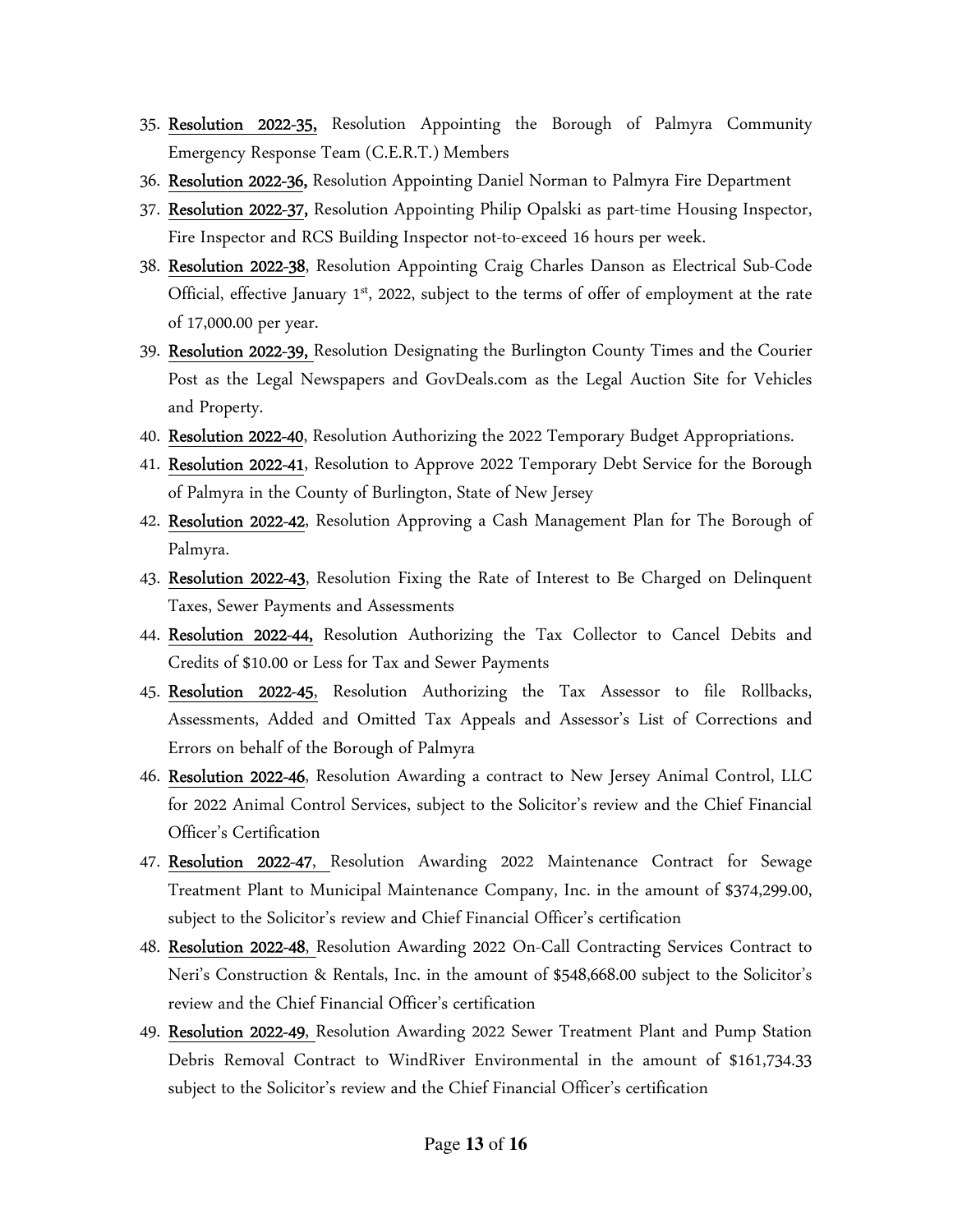- 50. Resolution 2022-50, Resolution Awarding the 2022 HVAC Maintenance Contract to Air Systems Maintenance in the amount of \$28,109.00 subject to Solicitor's review and the Chief Financial Officer's certification
- 51. Resolution 2022-51, Resolution Adopting Technology Risk Management Standards in Compliance with the New Jersey Municipal Excess Liability Joint Insurance Fund's Cyber Risk Management Plan's Tier One, Two and Three Requirements
- 52. Resolution 2022-52, Resolution Approving the Application to the New Jersey Department of Transportation for Technical Assistance with the preparation of feasibility study for the Local Bicycle and Pedestrian Assistance Program
- 53. Resolution 2022-53, Resolution Appointing M'Kai Williams and Gabriella E Gillespie as Junior Student Borough Council Representatives
- 54. Resolution 2022-54, Resolution Authorizing the Payment of December bills in the amount of \$1,599,429.61.
- 55. Resolution 2022-55, Resolution Authorizing the Chief Finance Officer to Pay Vendor Bills during the Month of January 2022.
- 56. Resolution 2022-56, Resolution Awarding a Contract to Thor Construction Group, LLC. Per Quote in the Amount of \$18,350.00 for the Palmyra Municipal Building Drainage Improvements
- 57. Resolution 2022-57, Resolution of the Borough of Palmyra Adopting the Borough of Palmyra Educational and Professional Development Reimbursement Policy

Mayor Tait requested a motion to approve Resolutions 2022-1 thru 2022-57. President Howard made a motion to approve Resolutions 2022-1 thru 2022-57. Dr. Cloud seconded the motion.

#### At the call of the roll:

#### INFAVOR: Mr. Allmond, Dr. Cloud, Mrs. Jenkins, Mrs. McCann, President Howard

#### AGAINST: None

#### Motion Carried. Resolutions 2022-1 thru 2022-57 were approved

58. Resolution 2022-58, Resolution Related to the Appointment of Crossing Guards Resolution tabled to next meeting

#### COMMENTS FROM THE GOVERNING BODY

Dr. Cloud – Dr. Cloud thanked Mayor Tait, Mr. Gural, Ms. Jackson, Mr. Rosenberg, and all Council Members for their efforts in keeping the Borough moving forward during the pandemic and wished everyone a Happy and safe New Year.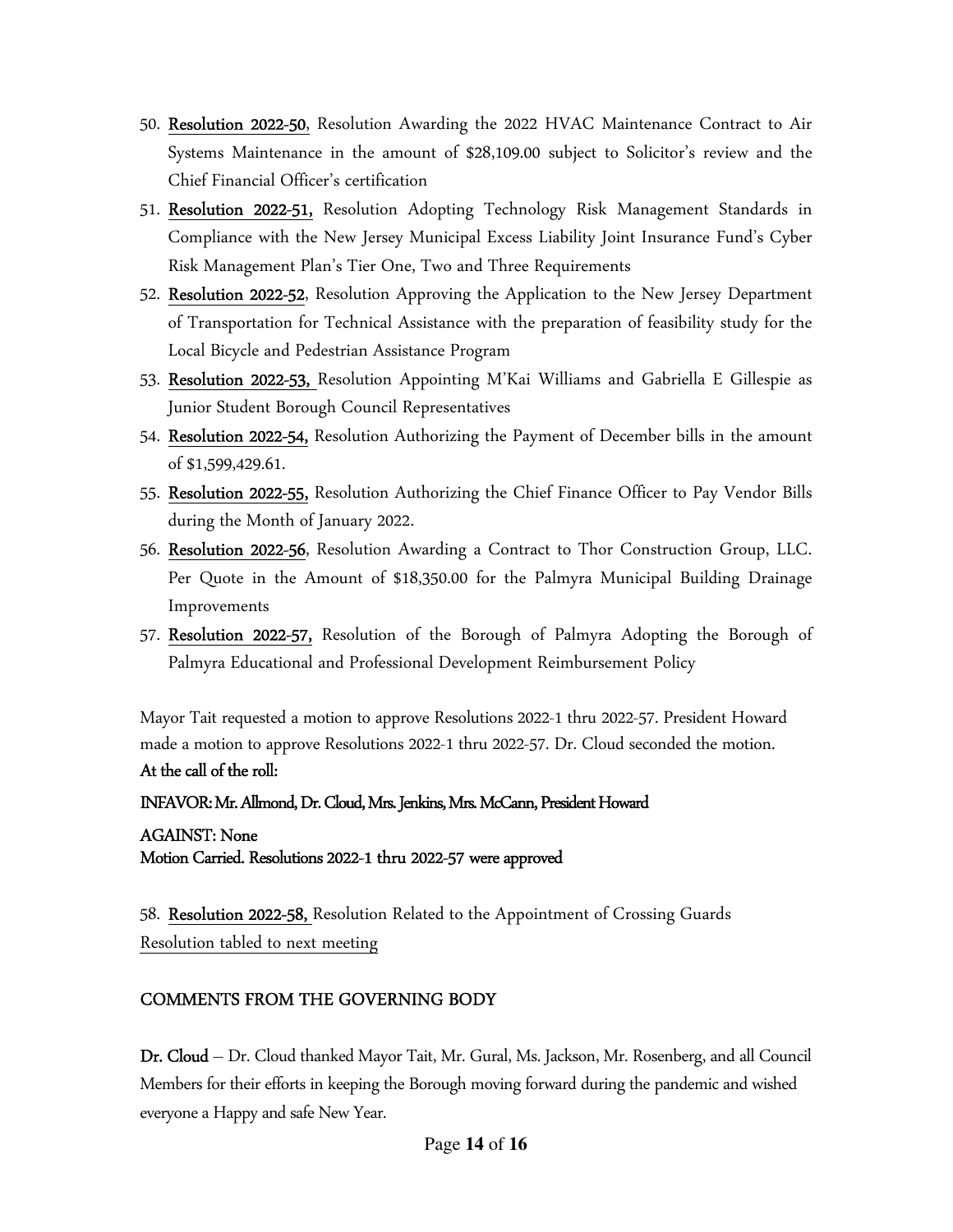**Mrs. Jenkins** – Mrs. Jenkins congratulated Mr. Howard and Mrs. McCann and wished everyone a Happy and safe New Year.

Mr. Allmond – Mr. Allmond welcomed the two Jr. PHS Council Representatives, M'Kai Williams and Gabriella Gillespie and welcomed back Sr. PHS Council Representatives Namoni Cabon and Cody McCann. Mr. Allmond wished all a Happy new year.

Mrs. McCann - Mrs. McCann wished everyone an amazing New Year and asked everyone to stay safe. Mrs. McCann thanked Mayor Tait and Mr. Gural for keeping her informed with everything that has been going on with the pandemic. Mrs. McCann thanked the EMT's, Police department and Fire department for their service. Mrs. McCann thanked Chief Dreby for his service to the community.

**President Howard** – President Howard thanked everyone for the great job they did last year keeping the Borough moving forward and getting the vaccination clinic up and open. President Howard thanked Ms. Jackson for a job well done on the groundbreaking ceremony for the redevelopment project on Rt. 73. President Howard wished everyone a Happy and safe New Year.

Mayor Tait asked our student Representative, Naomi Caban if she would like to make a comment.

Ms. Caban wished everyone a Happy New Year and thanked council for keeping everyone safe. Ms. Caban noted she enjoyed working with Council and is looking forward to another exciting year.

Mayor Tait congratulated Mr. Howard and Mrs. McCann on their re-election. Mayor Tait asked everyone to stay safe and vigilant in dealing with the covid-19 virus. Mayor Tait noted there are a lot of things she would like to do this year and is hoping that when the numbers go down to be able to have more community activities. Mayor Tait thanked the high school students for helping decorate the tree and community center for the holidays.

Mayor Tait thanked Mr. Gural, Ms. Jackson, the Borough staff, Mr. McGill and the public works and sewer staff for keeping everything together and the Borough functioning is past year. Mayor Tait stated to all not to hesitate to call or email her with anything you would like to discuss or change, she does answer all calls and emails.

Mr. Rosenberg thanked Council for allowing him to participate with the greatest small town he has been affiliated with. Mr. Rosenberg stated this town is a family and represent the best of what a small town can be.